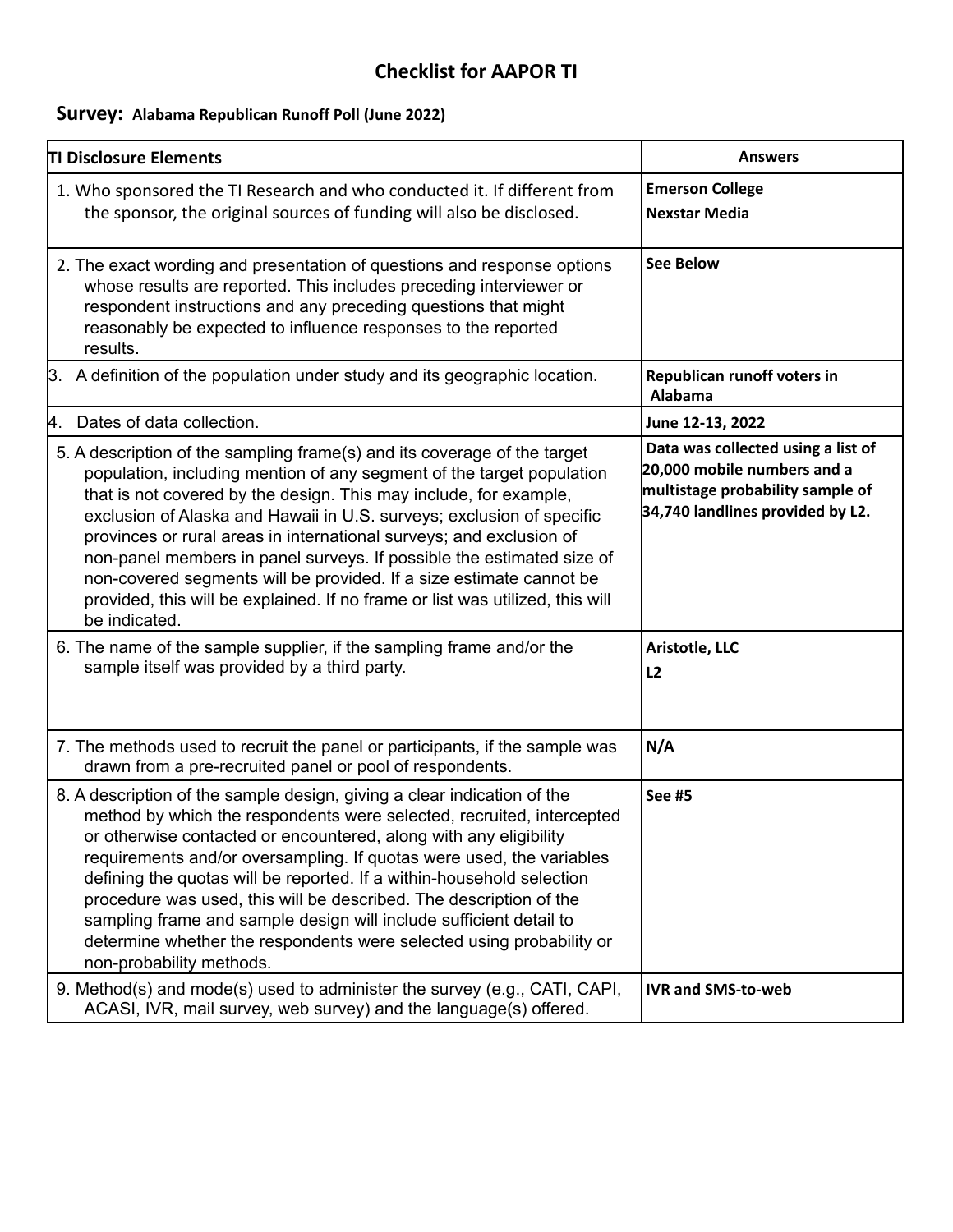| 10. Sample sizes (by sampling frame if more than on was used) and a<br>discussion of the precision of the findings. For probability samples, the<br>estimates of sampling error will be reported, and the discussion will<br>state whether or not the reported margins of sampling error or<br>statistical analyses have been adjusted for the design effect due to<br>weighting, clustering, or other factors. Disclosure requirements for<br>non-probability samples are different because the precision of<br>estimates from such samples is a model-based measure (rather than<br>the average deviation from the population value over all possible<br>samples). Reports of non- probability samples will only provide<br>measures of precision if they are accompanied by a detailed<br>description of how the underlying model was specified, its assumptions<br>validated and the measure(s) calculated. To avoid confusion, it is best<br>to avoid using the term "margin of error" or "margin of sampling error"<br>in conjunction with non-probability samples. | The Republican runoff sample<br>consisted of likely voters, n=1,000,<br>with a margin of error (MOE) of $+/-$<br>3 percentage points.<br>A screening question was asked if<br>the voter was very likely to vote in<br>the Republican runoff election. If<br>the respondent said they were not<br>very likely to vote, they were<br>eliminated from the sample. |
|---------------------------------------------------------------------------------------------------------------------------------------------------------------------------------------------------------------------------------------------------------------------------------------------------------------------------------------------------------------------------------------------------------------------------------------------------------------------------------------------------------------------------------------------------------------------------------------------------------------------------------------------------------------------------------------------------------------------------------------------------------------------------------------------------------------------------------------------------------------------------------------------------------------------------------------------------------------------------------------------------------------------------------------------------------------------------|----------------------------------------------------------------------------------------------------------------------------------------------------------------------------------------------------------------------------------------------------------------------------------------------------------------------------------------------------------------|
| 11. A description of how the weights were calculated, including the variables<br>used and the sources of weighting parameters, if weighted estimates are<br>reported.                                                                                                                                                                                                                                                                                                                                                                                                                                                                                                                                                                                                                                                                                                                                                                                                                                                                                                     | The data was weighted by gender,<br>age, education, race, and region<br>based on 2022 turnout modeling                                                                                                                                                                                                                                                         |
| 12. If the results reported are based on multiple samples or multiple modes,<br>the preceding items will be disclosed for each. Reviewer: Type NA if<br>not applicable.                                                                                                                                                                                                                                                                                                                                                                                                                                                                                                                                                                                                                                                                                                                                                                                                                                                                                                   | N/A                                                                                                                                                                                                                                                                                                                                                            |
| 13. Contact for obtaining more information about the study.                                                                                                                                                                                                                                                                                                                                                                                                                                                                                                                                                                                                                                                                                                                                                                                                                                                                                                                                                                                                               | emersonpolling@emerson.edu                                                                                                                                                                                                                                                                                                                                     |

- 1. How likely are you to vote in the June 21st primary runoff election? Not at all likely (end) Not very likely (end) Somewhat likely (end) Very likely
- 2. Are you registered to vote? Yes No (end)
- 3. What primary runoff do you plan to vote in? Democratic runoff (end) Republican runoff
- 4. In the Republican primary runoff for the U.S. Senate, who do you plan to vote for? Katie Britt (go to 6) Mo Brooks (go to 6) Undecided
- 5. Though you are undecided, what candidate are you leaning towards at this time? Katie Britt Mo Brooks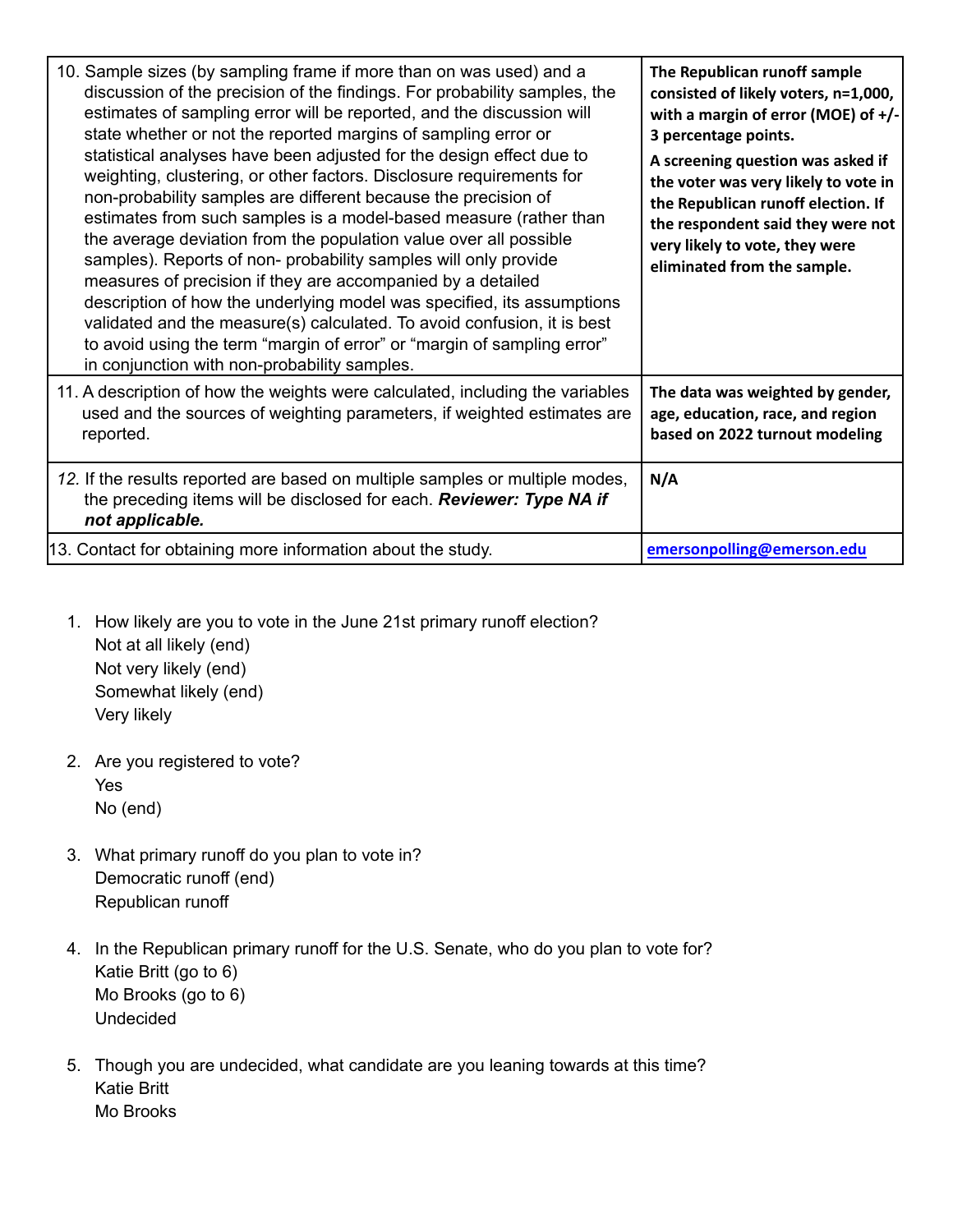- 6. If Donald Trump endorsed a candidate, would that make you more or less likely to vote for that candidate? More likely Less likely No difference
- 7. If a Republican Party candidate had in the past supported a Democratic Party candidate in an election, would that make you more or less likely to support that candidate for U.S. Senate? More likely Less likely No difference
- 8. Have the shootings in Buffalo and Uvalde made you more likely to support stricter gun control laws, less likely to support stricter gun control laws, or has your opinion on gun control not changed as a result of the shootings in Buffalo and Uvalde? More likely to support stricter gun control laws Less likely to support stricter gun control laws No change in opinion
- 9. Would you support or oppose a law which would require a person to obtain a police permit before he or she could buy a gun? **Support** Oppose Unsure or no opinion
- 10. Alabama allows a citizen with a pistol permit to carry a concealed gun for personal protection. Do you think this law helps improve public safety or contributes to violent crime? Improves public safety Contributes to violent crime Unsure or no opinion
- 11. For statistical purposes only, can you please tell me your ethnicity? Hispanic or Latino of any race White or Caucasian Black or African American Asian Other or multiple races
- 12. What is your age range? 18-29 years 30-49 years
	- 50-64 years 65 or more years
- 13. What is the highest level of education you have attained? High school or less